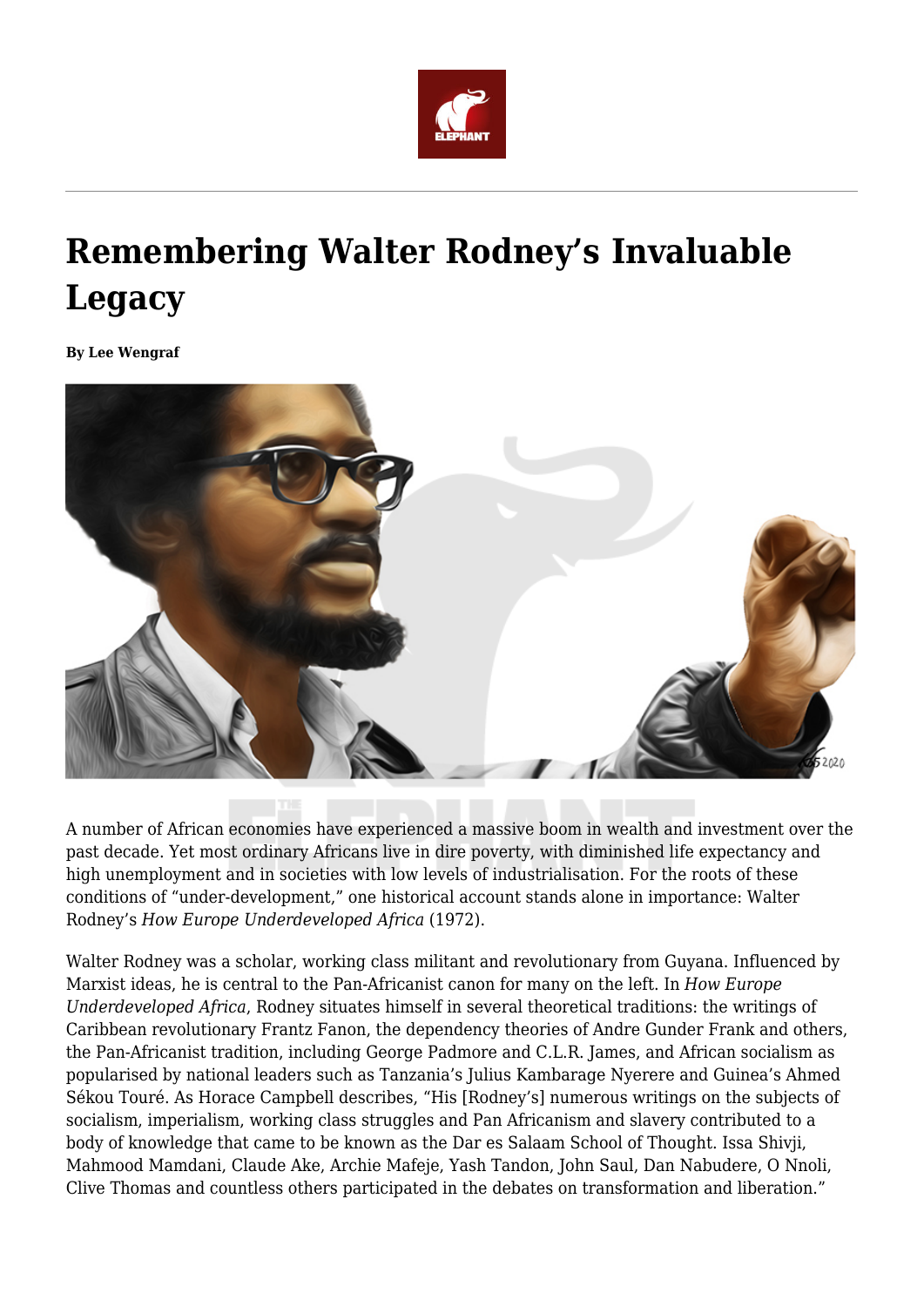Rodney's scholarship and leadership in the working-class movement thus had a long reach, including within the revolutionary movement in his native Guyana. He was assassinated on June 13, 1980, likely by agents of the Guyanese government. The Nigerian novelist, Wole Soyinka, in noting Rodney's legacy, wrote how "Walter Rodney was no captive intellectual playing to the gallery of local or international radicalism. He was clearly one of the most solidly ideologically situated intellectuals ever to look colonialism and exploitation in the eye and where necessary, spit in it."

Rodney's work has assumed a foundational place in understanding the legacies of slavery and colonialism in the underdevelopment that unfolded, over centuries, on the continent. The core of his analysis rests on the assumption that Africa – far from standing outside the world system – has been crucial to the growth of capitalism in the West. What he terms "underdevelopment" was in fact the product of centuries of slavery, exploitation and imperialism. Rodney conclusively shows that "Europe" – that is, the colonial and imperial powers – did not merely enrich their own empires but actually reversed economic and social development in Africa. Thus, in his extensive account of African history, from the early African empires through to the modern day, he shows how the West built immense industrial and colonial empires on the backs of African slave labour, devastating natural resources and African societies in the process. As he emphasises throughout *How Europe Underdeveloped Africa*, "[i]t would be an act of the most brazen fraud to weigh the social amenities provided during the colonial epoch against the exploitation, and to arrive at the conclusion that the good outweighed the bad."

Wole Soyinka, in noting Rodney's legacy, wrote how "Walter Rodney was no captive intellectual playing to the gallery of local or international radicalism. He was clearly one of the most solidly ideologically situated intellectuals ever to look colonialism and exploitation in the eye and where necessary, spit in it."

For Rodney, underdevelopment is a condition historically produced through capitalist expansion and imperialism, and very clearly not an intrinsic property of Africa itself. He thus situates underdevelopment within the contradictory process of capitalism, one that both creates value and wealth for the exploiters while immiserating the exploited.

#### Rodney writes:

The peasants and workers of Europe (and eventually the inhabitants of the whole world) paid a huge price so that the capitalists could make their profit from the human labour that always lies behind the machines…There was a period when the capitalist system increased the well-being of significant numbers of people as a by-product of seeking out profits for a few, but today the quest for profits comes into sharp conflict with people's demands that their material and social needs should be fulfilled.

As Rodney describes, African trade was central to its growth, most importantly through the slave trade from approximately 1445 to 1870, transforming Africa into a source of human raw material for the new colonies in North America and the Caribbean. It was to the three major powers involved in the slave trade – Britain, France and Portugal – that massive profits accrued. Trade with Africa was closely tied up with the growth of European port cities such as England's Liverpool, with the exchange of slaves for cheap industrial goods established as the primary motor for profits of European firms. Drawing on the work of Eric Williams's classic *Capitalism and Slavery* (1944), among others, Rodney concludes that the slave trade provided England with the capital for the Industrial Revolution to take off and with the dominant edge over its rivals.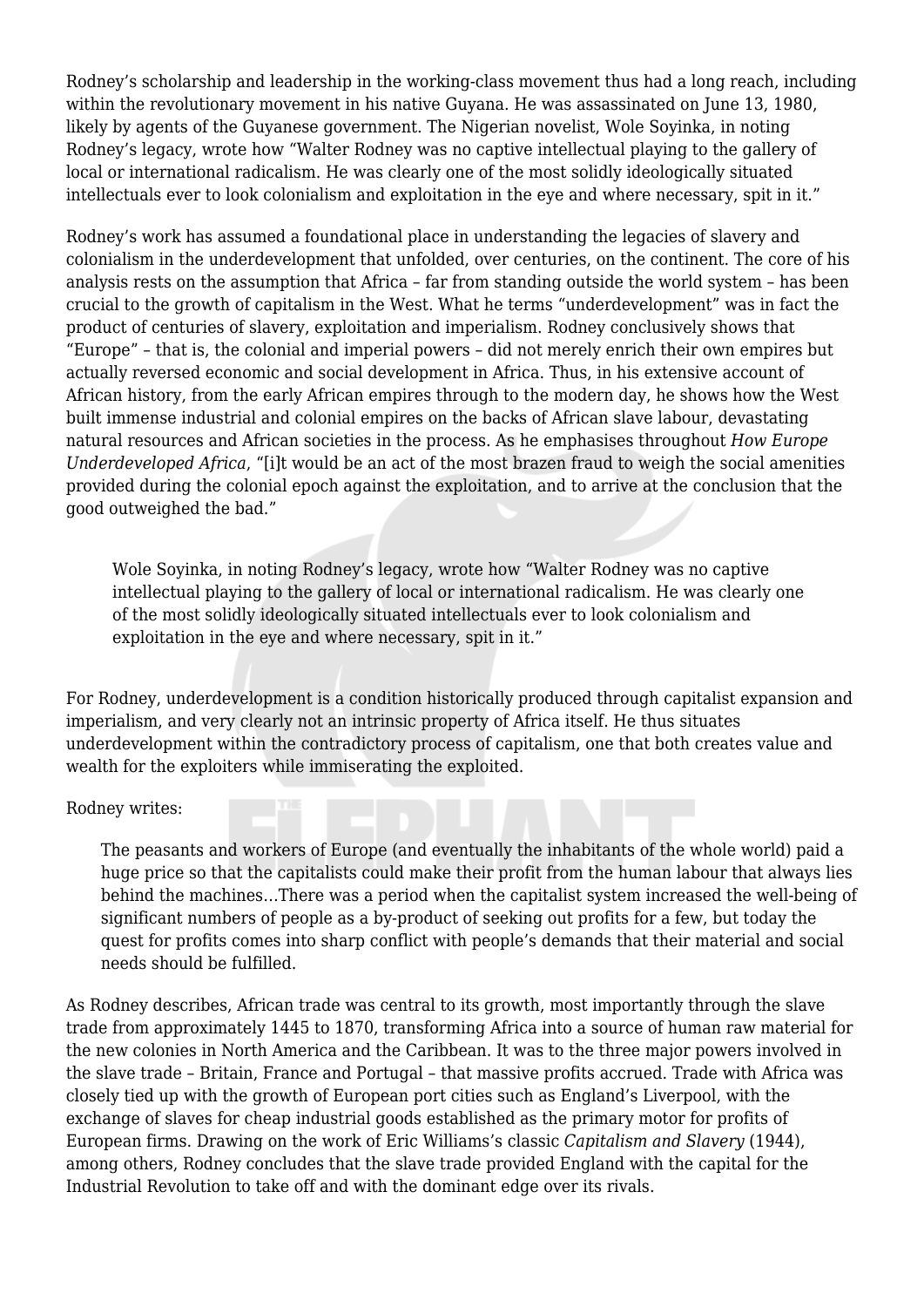Yet as Rodney shows, the "development" of African societies was thwarted in this process of capital expansion, first and foremost through the lost labour potential due to the slave trade. From its economic foundation in slavery, the range of exports from Africa narrowed to just a few commodities, undermining the development of productive capacity in Africa itself. These trade relations meant that technological development stagnated, creating a barrier to innovation within Africa itself, even in regions not directly engaged in the slave trade, because of the distorting influence on relations overall. The result, concludes Rodney, was "a loss of development opportunity, and this is of the greatest importance…The lines of economic activity attached to foreign trade were either destructive, as slavery was, or at best purely extractive."

## **The Scramble for Africa and its aftermath**

The nineteenth century "race for Africa" broke out, with European "explorers" seeking out access to raw materials. By the 1870s, colonial powers had expanded into new African territory, primarily through the use of force, further consolidating imperial powers and rivalries. By 1876, on the eve of the "Scramble for Africa", European powers controlled only 10 per cent of the continent, namely Algeria, Cape Colony, Mozambique and Angola. Yet after the infamous Berlin Conference of 1885 and the partition of Africa, "The number of genuinely independent states outside of Europe and the Americas could be counted on one hand – the remains of the Ottoman Empire, Thailand, Ethiopia and Afghanistan."

Racist ideology justified and facilitated European imperialism in Africa as a "civilizing mission". As Rodney remarks, "Revolutionary African thinkers such as Frantz Fanon and Amilcar Cabral…spoke of colonialism having made Africans into objects of history. Colonised Africans, like pre-colonial African chattel slaves, were pushed around into positions which suited European interests and which were damaging to the African continent and its peoples."

Nonetheless, Africans met European expansion with great resistance, targeting forced labour schemes and taxation, restrictive land ownership laws and later, imposed forced conscription during World War I. Workers went on strike and engaged in boycotts, and nationalist organisations - many of them illegal – were formed from the earliest days of colonial rule.

Yet African resistance during that period was caught between larger forces. The European "Scramble for Africa" subjected independent states to colonial rule, transforming peasant and trading societies within a short span of time into a wage labour and cash crop system. The increasingly intense economic competition in European capitalism that eventually exploded into World War I likewise spilled over into military clashes in Africa. Alliances between and against the various powers attempted to block each other's rivals, with France and Britain seeking competing axes of control over the continent.

Colonial brutality was the standard practice across virtually the entire continent, with the chief aim of leveraging force to subdue resistance and to extract profits. Turning Africa into a conveyor belt for raw materials and industrial goods required transportation and communication systems and, as Rodney describes, a pacified – and minimally educated – labour force. The major powers on the continent set up administrative apparatuses that in some cases utilised local rulers, but, as Rodney writes, in no instance would the colonisers accept African self-rule. Infrastructure such as roads were built not only to facilitate the movement of commodities and machinery, but also that of the colonial armies and police relied upon to "discipline" the indigenous population – whether through the expulsion of people from their land or the forced cultivation of cash crops. Industrial development was thwarted in Africa itself because manufacturing and the processing of raw materials happened exclusively overseas.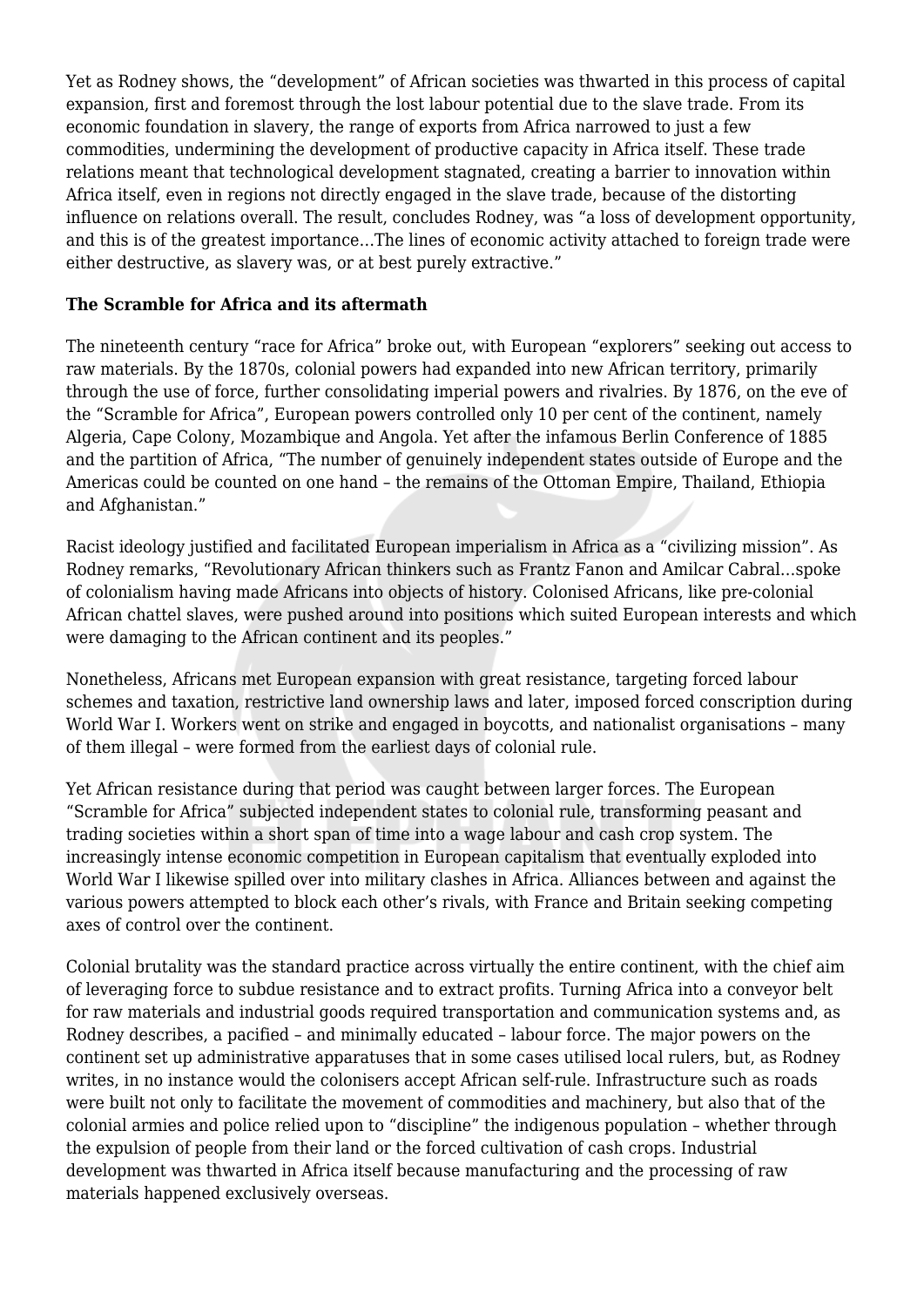### **Compradors and sell-outs**

Europeans divide-and-conquer tactics allowed a tiny section of African rulers to back the annexation by one power versus another. As Rodney puts it, "One of the decisive features of the colonial system was the presence of Africans serving as economic, political or cultural agents of the European colonialists…. agents or 'compradors' already serving [their] interests in the pre-colonial period." Following Fanon on the role of local elites, Rodney is scathing in his contempt for the "puppets" of "metropolitan" capitalism, where "the presence of a group of African sell-outs is part of the definition of underdevelopment."

According to Rodney, "The colonisation of Africa and other parts of the world formed an indispensable link in a chain of events which made possible the technological transformation of the base of European capitalism." Copper from the Congo, iron from West Africa, chrome from Rhodesia and South Africa, and more, took capitalist development to unprecedented heights of what Rodney calls "investible surpluses". The tendency within the drive for profit towards innovation and scientific advancement built a "massive industrial complex," as Rodney described it. African trade not only generated economic growth and profits, but created capacity for future growth in what he called the "metropoles", meaning the global centres of political and economic power located in Europe.

Colonial brutality was the standard practice across virtually the entire continent, with the chief aim of leveraging force to subdue resistance and to extract profits. Turning Africa into a conveyor belt for raw materials and industrial goods required transportation and communication systems and, as Rodney describes, a pacified – and minimally educated – labour force.

Colonial policies heightened exploitation, such as those preventing Africans from growing cash crops, which drove them into forced labour like the building of infrastructure to facilitate extraction. Thus, capital accumulation was derived at the expense of greatly-weakened African states and economies, effectively reversing previous development.

These two processes were dialectically related. As Rodney writes, "The wealth that was created by African labor and from African resources was grabbed by the capitalist countries of Europe; and in the second place, restrictions were placed upon African capacity to make the maximum use of its economic potential."

This process of underdevelopment only intensified over time: as Rodney points out, investment and "foreign capital" in colonial Africa was derived from past exploitation and provided the historical basis for further expansion. "What was called 'profits' in one year came back as 'capital' the next…What was foreign about the capital in colonial Africa was its ownership and not its initial source."

## **Development by contradiction**

Rodney argued that development in the so-called "periphery" was proportional to the degree of independence from the "metropolis", a central tenet of the dependency theorists. He looked to statedirected, national development in the post-colonial period as a template for growth, a model proven – particularly in the years after Rodney's death – not to be viable. National development in Africa, as elsewhere, proved unable to overcome the legacy of colonialism and weak economies. The wake of such failures and the onset of global crises pushed many African states into the vice-grip of neoliberal structural adjustment "reforms" that brought only austerity and crushing Third World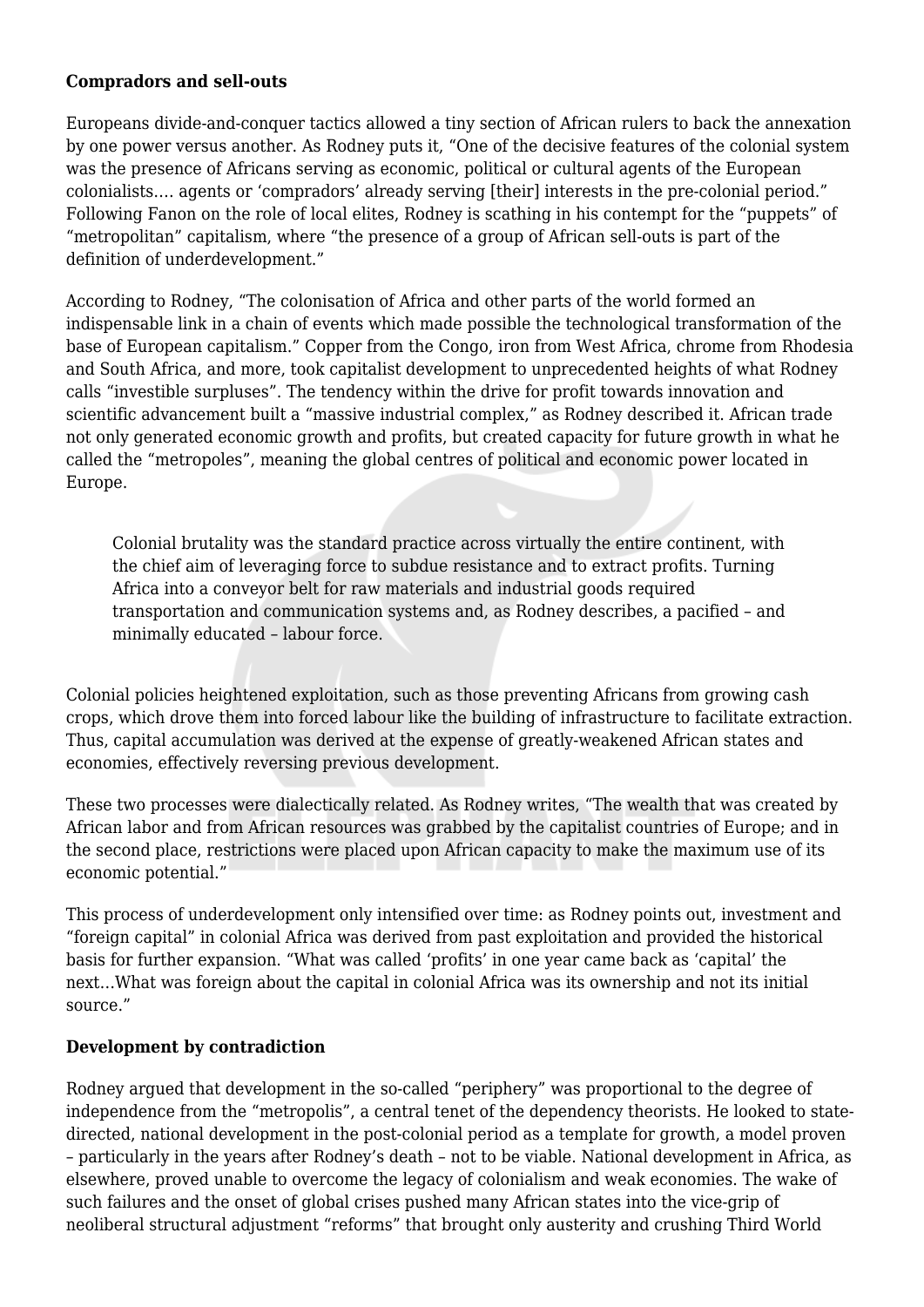debt.

These ideas had a distinctive imprint on Rodney's variant of Marxism and that of many leftists of his day. For Rodney, independence in Africa rested on "development by contradiction", by which he meant that the contradictions within African society were only resolvable by Africans' regaining their sovereignty as a people. In his view, the disproportionate weight and importance of even a small African working class offered potentially a more stable base of resistance.

However, he emphasises that this possibility cannot be fully realised as in the "developed" world because production in Africa proceeded on a different path than in Europe. In the latter, the destruction of agrarian and craft economies increased productive capacity through the development of factories and a mass working class. In Africa, he argues, that process was distorted: the local craft industry was destroyed, yet large-scale industry was not developed outside of agriculture and extraction, with workers restricted to the lowest-paid, most unskilled work. "Capitalism in the form of colonialism failed to perform in Africa the tasks which it had performed in Europe in changing social relations and liberating the forces of production. "So, concludes Rodney, the African working class is too small and too weak to play a liberatory role in the current period. Instead, somewhat reluctantly, he identifies the intelligentsia for that role:

Altogether, the educated played a role in African independence struggles far out of proportion to their numbers, because they took it upon themselves and were called upon to articulate the interests of all Africans. They were also required to…focus on the main contradiction, which was between the colony and the metropole…The contradiction between the educated and the colonialists was not the most profound…However, while the differences lasted between the colonizers and the African educated, they were decisive.

Thus, while Rodney sees the "principal divide" within capitalism as that between capitalists and workers, the revolutionary role for the African working class was nonetheless a task for another day. On this score, Rodney was mistaken: mass upheavals by workers across the continent have shown the capacity for struggle, from the colonial period up to the present day.

## **Crumbs from the colonial table**

Yet, however contradictorily, Rodney's ideas on political leadership and liberation indicate the potential for resistance under today's conditions. First, as we have seen, Rodney – following Fanon – was keenly aware of the class contradictions embedded in the new African ruling classes, tensions bound to be thrust to the surface with greater clarity. He writes: "Most African leaders of the intelligentsia… were frankly capitalist, and shared fully the ideology of their bourgeois masters…As far as the mass of peasants and workers were concerned, the removal of overt foreign rule actually cleared the way towards a more fundamental appreciation of exploitation and imperialism." This dynamic has only been accentuated over time.

National development in Africa, as elsewhere, proved unable to overcome the legacy of colonialism and weak economies. The wake of such failures and the onset of global crises pushed many African states into the vice-grip of neoliberal structural adjustment "reforms" that brought only austerity and crushing Third World debt.

Furthermore, Rodney implies that internationalism on a class basis lay in the historical development of capitalism and solidarity as a crucial "political" question. "European workers have paid a great price for the few material benefits which accrued to them as crumbs from the colonial table," he writes. "The capitalists misinformed and mis-educated workers in the metropoles to the point where